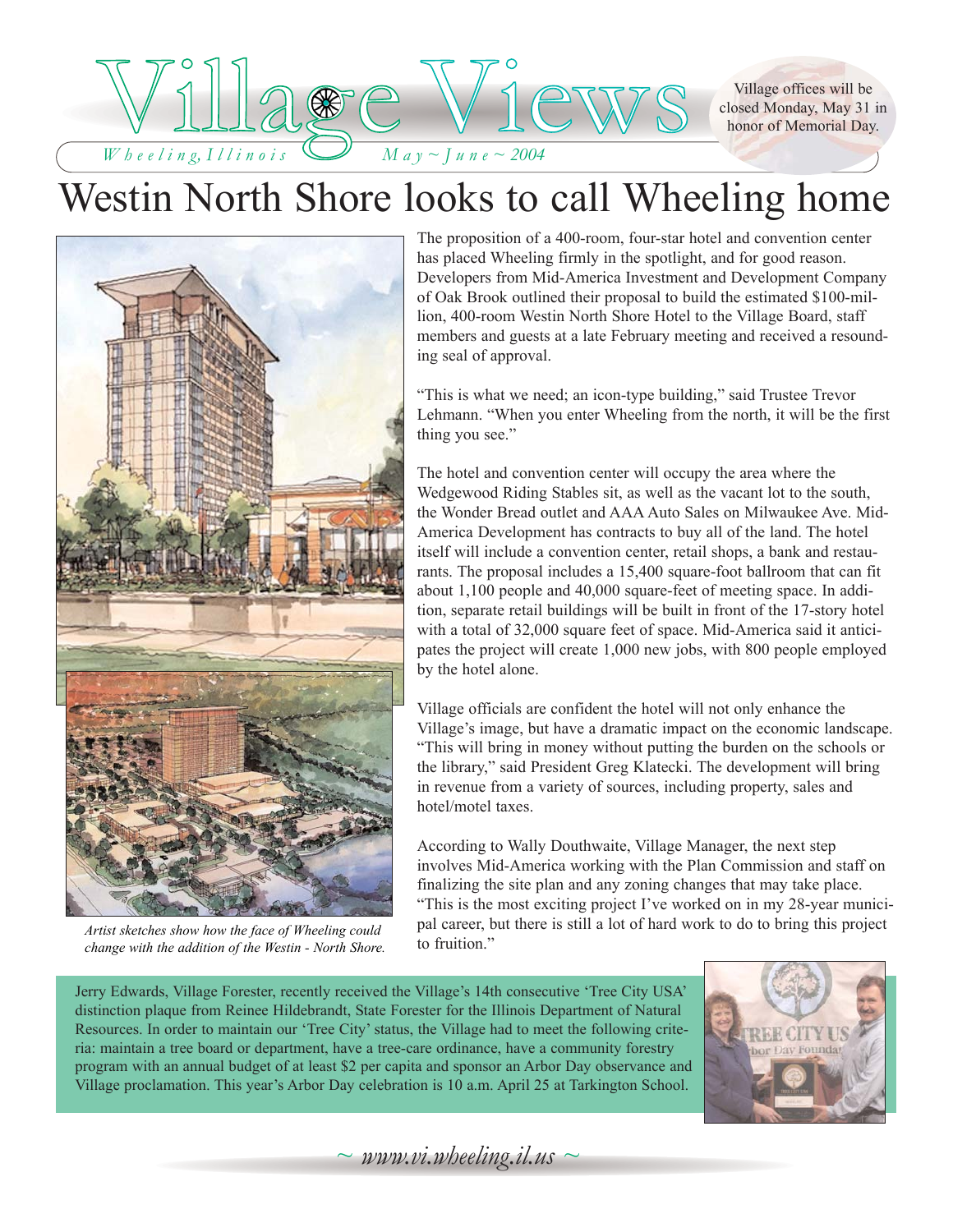# Village plans annual Independence Day gala

The Village of Wheeling celebrates our nation's independence with the annual 'Taste of Wheeling' and 4th of July Parade and fireworks display in Heritage Park [in between Village Hall and Wheeling Park District Recreation Center on Dundee Road] on Sunday, July 4.

This year's celebration kicks off at 1 p.m. as various restaurants and service organizations from throughout Wheeling open their outdoor kitchens. In no particular order, Wa-Pa-Ghettis, Joe's Pizza, Tuscany, Golden Chef, Wheeling Alumni Police Association, Wheeling Historical Society, Knights of Columbus, Market Square Restaurant, Taqueria Alamo, Wheeling Jaycees, Sauer's Bake Shop and AMVETS Post #66 will be serving up everything from the traditional hot dogs and hamburgers to the always popular funnel cakes.

Youngsters in attendance will love the giant slide and four inflatable rides that have been added to an already full slate of kids activities. Many favorite family activities return such as face painting, sand art and the radio-controlled stock cars, but young and old alike will enjoy trying to soak an unlucky guest in the dunk tank or win a prize on the duck pond.

If live entertainment is your desire than look no further as this year's gala features the Jesse White Tumblers and a display of Wheeling's diversity with performances by Spanish and Polish Dance troupes. On the music scene, 'One World' returns for another year of Calypso fun, the Royal Dixieland Band will make you tap a toe and Virgil Kane will inspire your best 'Urban Cowboy' dance moves.

Joe Mastrototaro, long-time supporter of Wheeling and owner of Wa-Pa-Ghetti's Pizza, sits atop the Grand Marshall parade car as he leads more than 70 entrants highlighted by our own Wheeling High School marching band, and return trips by the Colts Drum Corps from Dubuque, Iowa and Chicagoland's own New Generation's Fancy Drill Team. New to this year's parade will be the Northwestern University Chicago Pipe Band and Northwest Shriner's 1957 Model T go carts.

No July 4th would be complete without culminating the event with fireworks. When the sun sets, one of the grandest fireworks displays in the northern suburbs begins as Melrose Pyrotechnics, Inc., whose clients include the Chicago White Sox to Navy Pier, illuminates the skies above with hundreds of light bursts and explosions.

For parade/event information call Chairperson Judy Abruscato at 847-459-2666 Ex. 4107. There is still time to get your entry into the parade.

## Wheeling Fire Chief receives distinguished award

The Northern Illinois Chapter of the National Fire Sprinkler Association and the Illinois Fire Prevention Association recently named Wheeling Fire Chief Keith MacIsaac the fifth recipient of the NFSA's Wayne Leucht Memorial Award.

The award is named for fallen firefighter Wayne Leucht, Fire Inspector from the Northbrook Fire Department and was created to recognize members of the local fire service who personify the spirit and dedication of the fire service. The recipients are also recognized for their efforts to increase the use and knowledge of the life and

property-saving benefits of fire sprinklers in their communities.

"We are very happy to recognize and applaud Keith's professionalism and dedication to the fire service," said Don Smith, Chairman of the Northern Illinois Chapter of the NFSA. "Because of Keith's dedication and hard work, Wheeling is first on the Illinois list of fire-safe municipalities."

"I'm honored to receive this award," MacIsaac said. "I knew Wayne for many years and he was a great guy who had a passion and special way of getting his point across."

MacIsaac is only the fifth fire professional chosen by the NFSA for the memorial award.

He will receive the award along with a \$2,500 donation to the charity of his choice at the Ninth Annual Illinois Burn Prevention Invitational at the Glen Flora Country Club in Waukegan, June 7.

Keith MacIsaac, Wheeling Fire Chief, will receive the NFSA Wayne Leucht Memorial Award June 7 in Waukegan.



*2 ~ www.vi.wheeling.il.us ~ 2*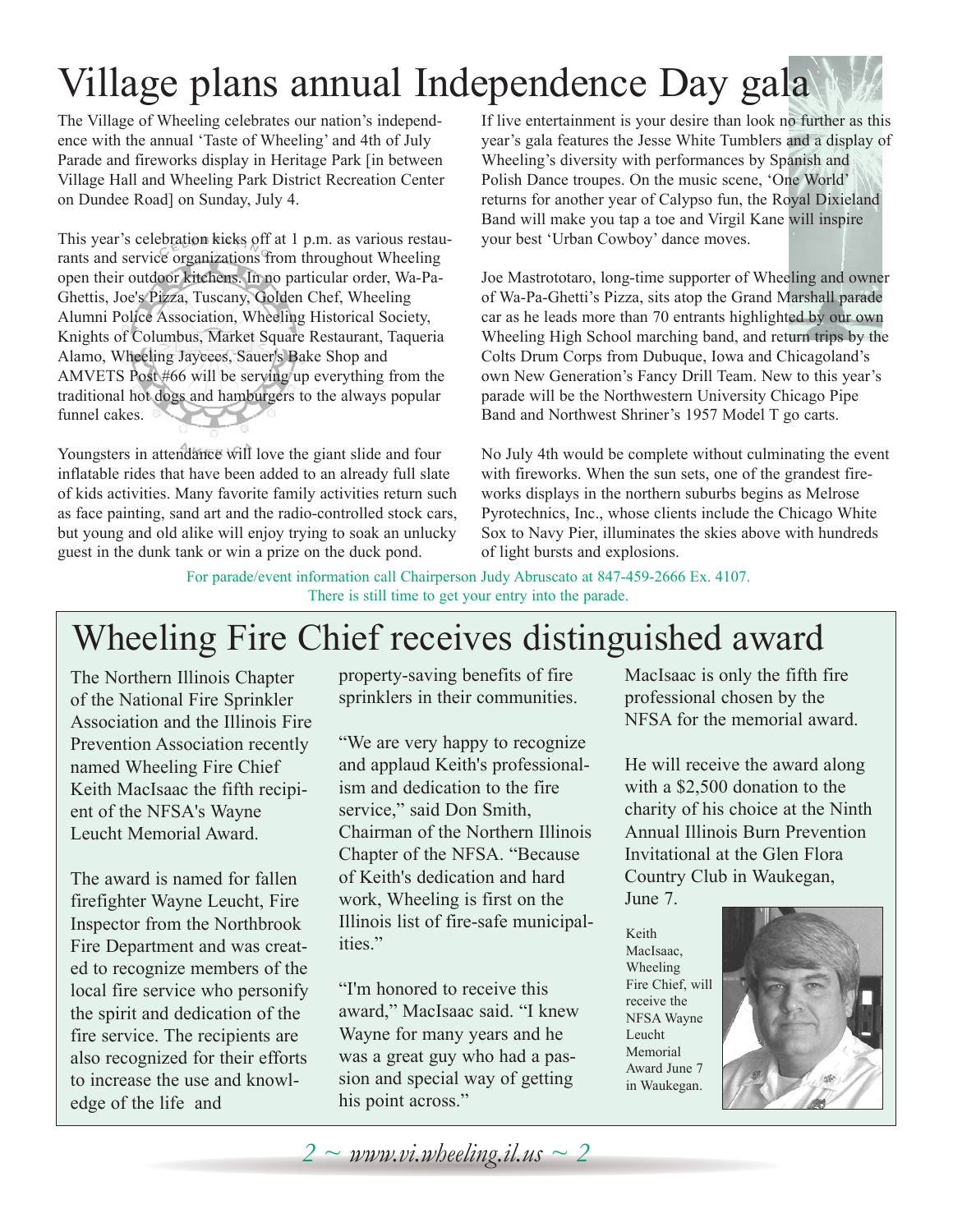## Spring showers bring lightning not just May flowers

Now that spring has arrived, so has the return of thunderstorms and the potential for severe weather in our area. Like any emergency situation, a few minutes of planning and preparation can help to keep you and your family safe.

Make sure all downspouts and gutters are free of debris and blockage. Install splash blocks and downspout extensions to move the rainwater away from the foundation of your home. This will make your sump pump work less and minimize the risk of a flooded basement or crawlspace.

Make sure your sump pump is in good condition. Fill the sump pit with water and verify that the pump properly cycles and pumps out the water. All sump pumps must be piped to the exterior of your home. Install extension hoses or piping to move the rainwater away from the foundation of your home. Connecting your sump pump to the sanitary sewer system within your home is unsafe, causes surcharging and flooding during major rainstorms, and is illegal.

Install quality surge protectors on your sensitive electronic appliances such as computers, home theater systems, televisions, stereo equipment, etc. Surge protectors do wear out over time so replace them if you experience a major electrical surge to your home or at least every 2 to 3 years.

Change the batteries in your flashlights and portable radios. Keep several flashlights in various locations within your home so that you can readily find one, if the power goes out. Consider purchasing a battery operated camping lantern in lieu of using candles for emergency lighting. Candles are not recommended since they can tip over and cause your home to catch on fire.

Make sure your family's emergency plan and supplies are up to date. Plan for 3 days without electricity, natural gas, and water. Keep food supplies on hand that do not require cooking, as well as a manual can opener. Replace bottled water at least every 6 months in order to insure freshness and quality. Confirm that your homeowner's insurance is up to date and meets your needs. For a few dollars more, consider adding

replacement coverage to your insurance. Keep a copy of your policy in a secure but readily available location.

When severe weather is forecast, walk around the exterior of your home. Secure all loose items or place them in your garage. Loose items can become airborne during severe weather and can cause damage to your home and/or injury to your family. Close all window blinds to prevent flying glass, should the windows break during the storm.

As the storm approaches, go inside your home. Do not use the telephone or take a shower or bath. Stay away from all windows and monitor your television or radio for up to date weather information and emergency information. If you are stuck outside during a storm, do not stand under a tree, lean against aluminum siding, or seek cover under a metal deck umbrella. All of these items are potential targets for lightning.

If a tornado warning is issued for our area, immediately seek the protection of a basement area or windowless interior room (example: bathroom or closet). As the tornado approaches, pull yourself into a seated fetal position and cover your body and head with a blanket or other thick protective covering. After the tornado passes, be aware of potential natural gas leaks, damaged electrical systems, broken glass, and exposed nails. If you home is damaged, get out and stay out until it is confirmed to be structurally safe by the Building Department.

If a storm sewer is located in front of your home, please keep all landscaping debris off of the top grate. Failure to do so can cause heavy rains to not properly drain away subjecting your home to flooding.

If your electrical power goes out - DO NOT CALL THE FIRE DEPARTMENT OR POLICE DEPART-MENT! During severe storms, both public safety departments are very busy. Calling them only ties up the emergency telephone system, overloads the emergency dispatch centers, and will not get your power turned back on any faster. Instead call Commonwealth Edison at 800-334-7661 to report your power outage.

*3 ~ www.vi.wheeling.il.us ~ 3*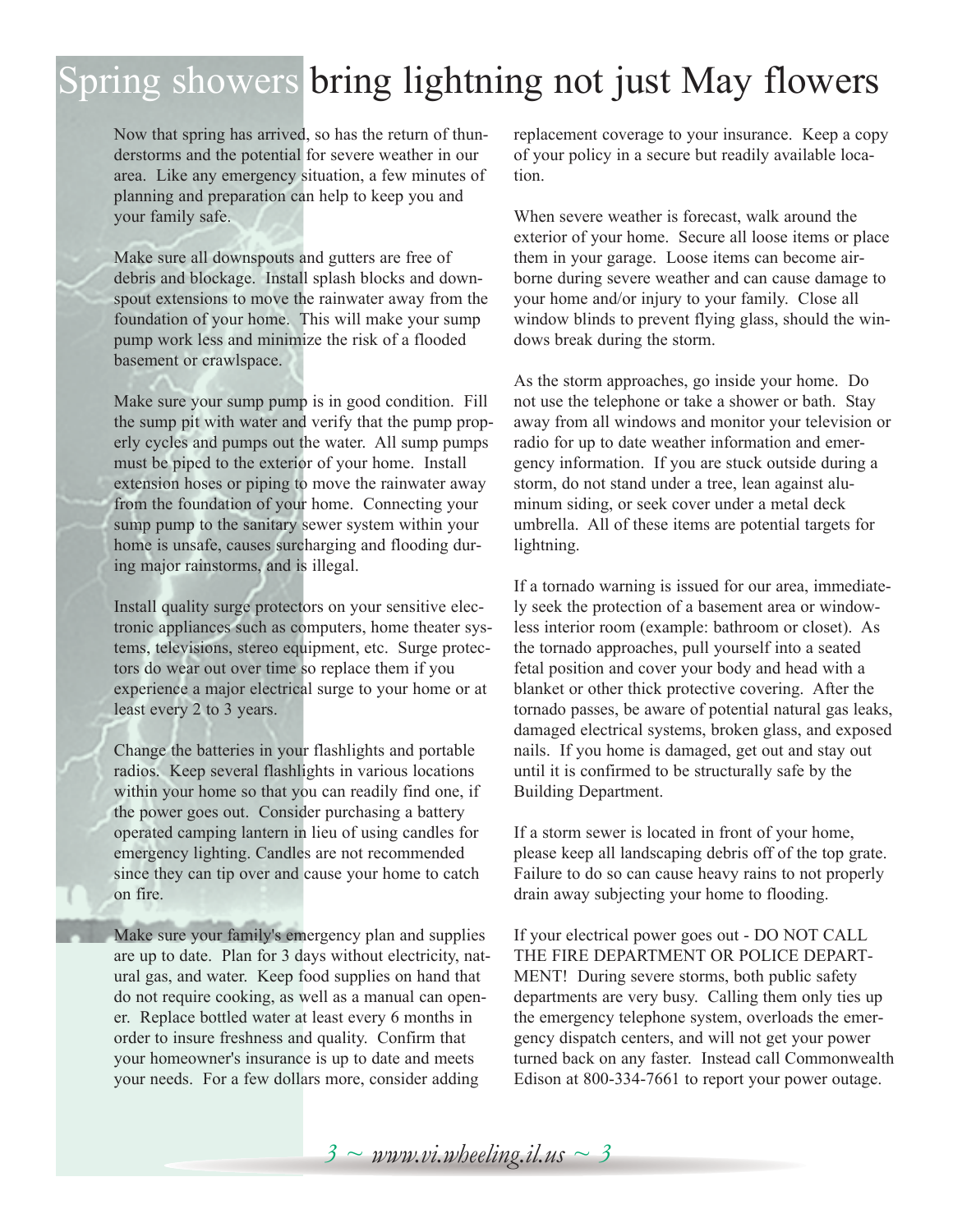

*The Village of Wheeling has long been a leader in fostering the benefits of fire sprinkler systems in both commercial/industrial occupancies, as well as residential occupancies. Wheeling was the 4th community in Illinois and 20th in the nation to require the installation of fire sprinkler systems in all new residential occupancies (single family, pre-manufactured homes, townhomes, condominiums, and apartments). Today, almost one-third of Wheeling's residents reside in occupancies partially or fully equipped with a fire sprinkler system.* 

The number of communities in the State of Illinois that require fire sprinkler systems in new homes has now grown to fourteen with more than a hundred communities nationally. Fire sprinklers, when combined with smoke detectors, increases an individual's chances for survival in a residential fire to 98%. Many people have been led to believe due to television and/or movies that when a fire sprinkler system activates, all of the fire sprinkler heads open and start spraying water. This is not true. Only the fire sprinkler heads that are in the immediate area where the fire occurs will open when they reach their designed operating temperature (usually 135 -165 degrees).

The water sprayed by a single fire sprinkler head is approximately 18 to 20 gallons per minute. The water sprayed by a single fire hose is approximately 175 to 300 gallons per minutes (10 to 15 times more water per minute). As a result, the water damage caused by a fire sprinkler system is substantially less than the water damage traditionally caused by the Fire Department. The fire sprinkler system will activate prior to the arrival of the Fire Department and the overall amount of property loss due to a fire is also substantially less in a sprinklered occupancy.

If your home is equipped with a fire sprinkler system, there are a few steps necessary to ensure its proper activation, should a fire occur:

Never block, cover, or paint over a fire sprinkler head. If you get paint on the center portion of the fire sprinkler head, replace it - do not attempt to clean it with various paint removers since it can cause the fire sprinkler head to activate.

Do not strike or hang anything from a fire sprinkler head. Both of these situations may cause the fire sprinkler head to activate.

If you need to replace a fire sprinkler head, have it replaced by a professional fire sprinkler contractor and make sure it is replaced with an identical fire sprinkler head.

When disturbing the insulation around fire sprinkler pipes (usually orange in color) in attics and crawlspaces, make sure to properly re-install the insulation to prevent freezing of the pipes.

Annually open the alarm test line to verify that the flow alarm and visual indicator are working. This also flushes out any sediment that may have collected in the water lines over the past year.

Any time your fire sprinkler system activates, immediately notify the Fire Department by calling 911 (hardwired telephone or cellular telephone).

Do not turn off your fire sprinkler system unless it has accidentally activated. If it is activated due to a fire, do not turn it off, until the Fire Department arrives. Intentionally disabling your fire sprinkler system may result in denial or reduction of any insurance claims you may have and increases your liability for secondary claims from adjoining properties. It also leaves you and your family unprotected.

 $4 \sim$  *www.vi.wheeling.il.us*  $\sim$  4





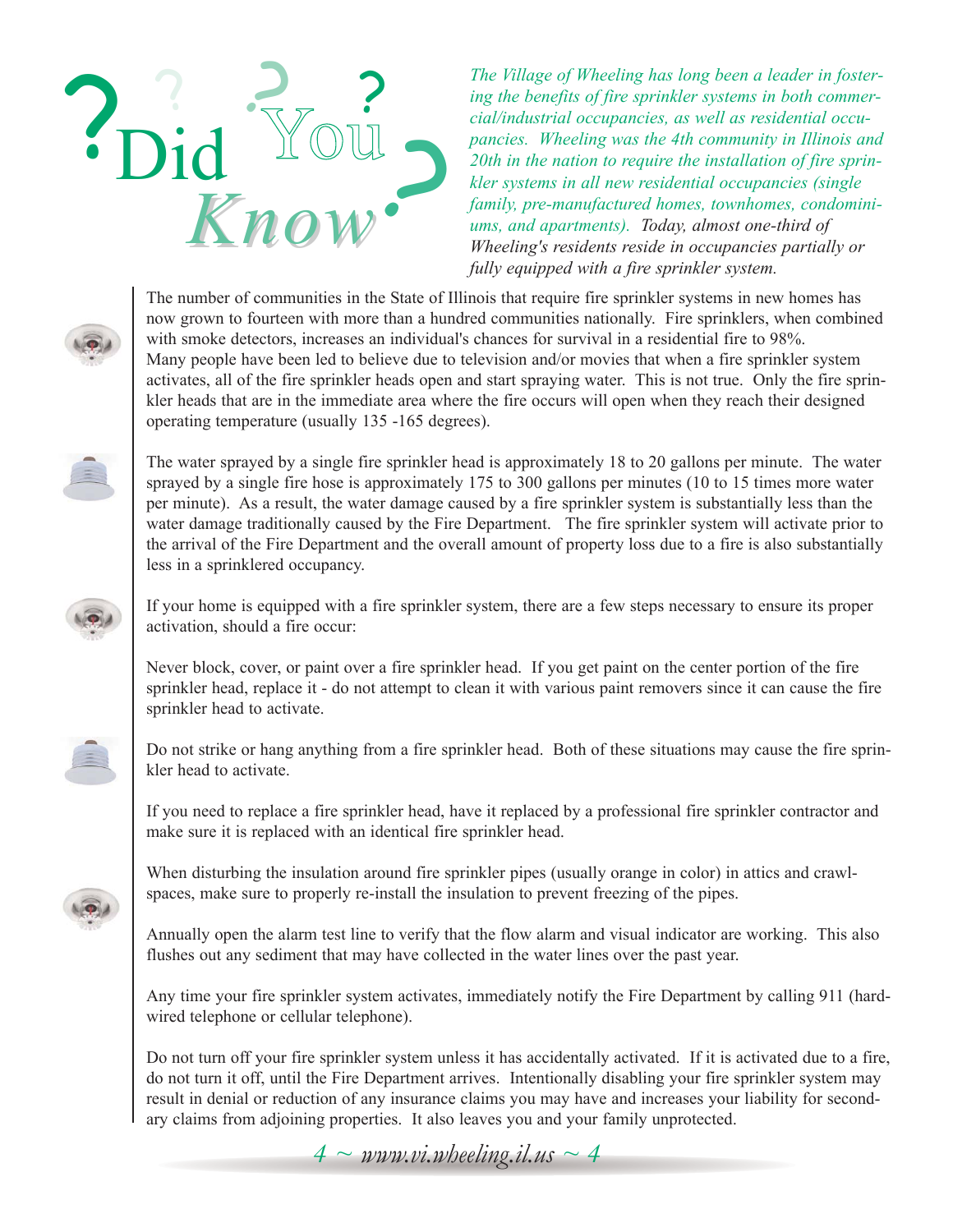

Pavilion Senior Center 199 N. First St. 847-459-2670

*The Wheeling Pavilion Center announces the following programs for area senior citizens in Wheeling and the nearby suburbs. Anyone 55-years-old or older is welcome to join the activities, volunteer to assist with them or share his or her talents with others.*

#### Osteoporosis Evaluation Program Offered

The Pavilion Senior Center of Wheeling, in conjunction with Litholink, is pleased to announce a state-of-the-art osteoporosis evaluation program that provides physicians the tools needed to diagnose and treat this disease.

Osteoporosis is a common condition that is characterized by a thinning and weakening of bone mass that leads to an increased risk of fractures. It is a silent disease that affects over 18 million people in the United States and leads to 1.5 million fractures per year. Fortunately, there are very effective therapies available that can strengthen bones and reduce the risk of fracture. New technologies such as bone densitometry, a variety of new and highly effective medications are available to stop bone loss and even restore bone strength.

Litholink's program consists of a bone density scan and a full assessment of your overall fracture risk along with treatment and follow-up recommendations report to the patient's physician.

The cost of evaluation is covered by private insurers as well as Medicare and Medicaid. Litholink will bill your insurer for the cost of the exam.

Litholink representatives will explain the program at informational lectures at noon, May 6th at our Pot Luck Lunch; 9 a.m., May 14th at the Men's Club Breakfast; and, again at 10:30 a.m., May 20th at our Women's brunch. All seniors, men as well as women, are strongly encouraged to learn about the program and its effectiveness.

#### Senior Celebration Day

The 16th Annual Senior Celebration Day will be held at Randhurst Shopping Center, Wednesday, May 12th from 9:30am to 3:30pm. This celebration is planned to thank seniors for their many contributions to our communities. Exhibitor Booths, live entertainment, free health screenings, demonstrations of activities, State ID card and free goodies provide opportunities to learn what's available for older adults.

#### 'Super Senior' of the Year

Each year the Pavilion Senior Center members vote for the most active, cooperative volunteer who is selected at the "Super Senior" of the year. In honor of this volunteer a special event is planned with a luncheon and entertainment at noon, May 15th. The "Time Steppers," a professional dance group will provide the entertainment. All seniors are invited to attend this festive affair. Cost is \$9. Make reservations at the senior center.

#### Pot Luck Lunch/Men's Breakfast

Mr. Steve Ferris of Addolorata Villa will be the guest speaker at the Pot Luck Lunch, noon, Thursday, June 10th and again at the Men's Breakfast, 9 a.m., Friday, June 11th. Mr. Ferris' presentations will cover "Neck and Back Pain" with suggestions for preventative measures as well as exercises and activities to relieve painful situations. Call the Senior Center for reservations.

#### Celebrations Galore

Couples celebrating 50, 55, 60, 65, 70 years of marriage or more in 2004 are invited to the Pavilion Senior Center's Annual Golden Anniversary Celebration. Reservations are now being taken for the celebration to be held on Thursday, June 17th from 11:00am-2:30pm at the Pavilion Senior Center. Couples married in 1954, 1949, 1944, 1939, 1934 or earlier are invited to be our guests at this annual event.

A very special birthday celebration is planned for seniors age 90 and over along with the Golden Anniversary Celebration. Invitations will be forwarded in April for both groups. If you know of someone who is 90+ years (born 1914 or earlier) or golden ringers, please contact Lucille at the Pavilion Senior Center, 847-459-2670. Volunteers are needed to assist at this very special event. Kindly respond to Lucille at the same number.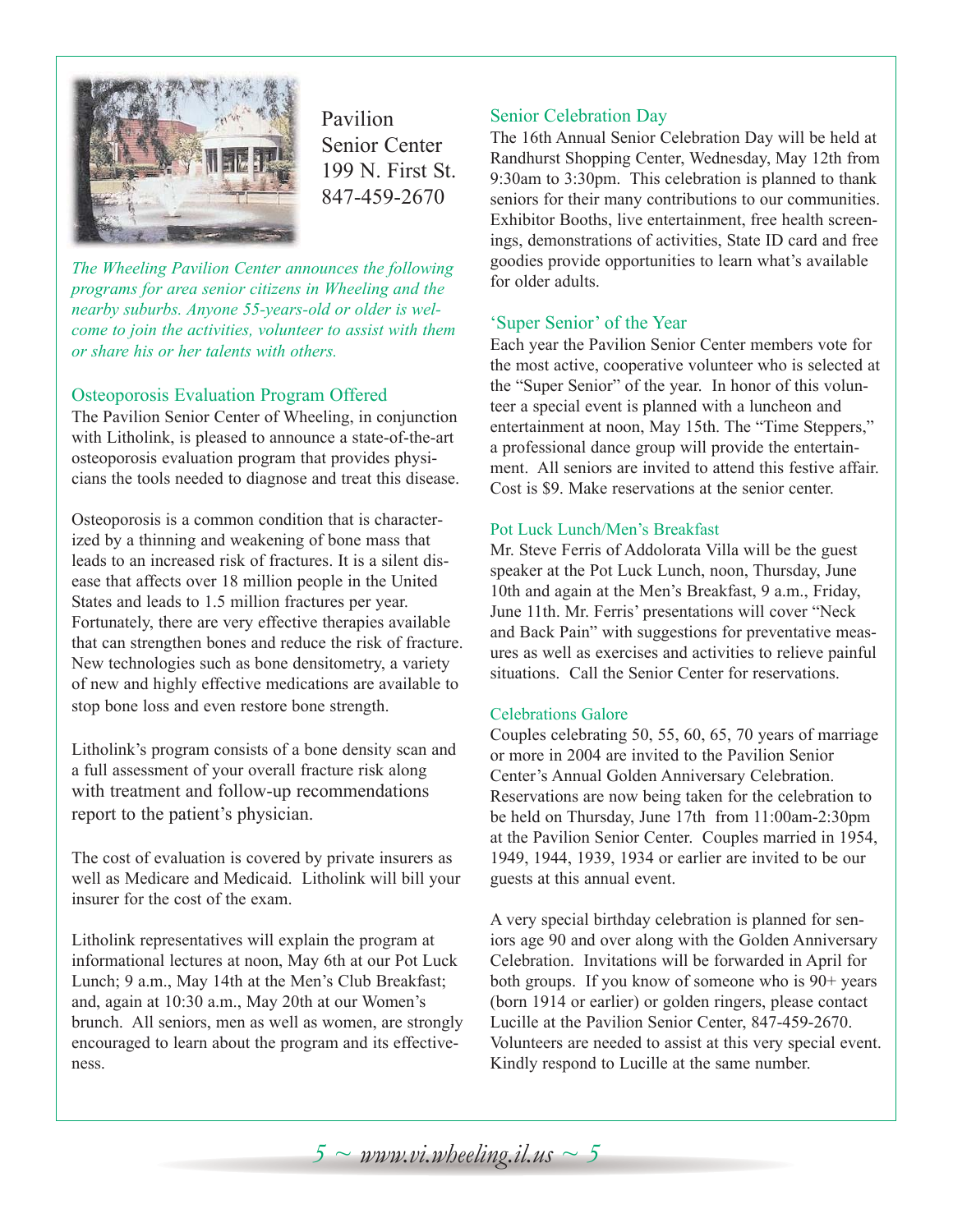# Palwaukee Airport named 'Reliever of the Year'

The Illinois Department of Transportation *(IDOT)* recently announced it had chosen Palwaukee Municipal Airport as the agency's 2004 Reliever Airport of the Year. Palwaukee was selected by IDOT staff members for outstanding work in the area of community support, airport maintenance and the overall promotion of general aviation within the industry. The award will be presented at a special ceremony at the Illinois Aviation Conference in Peoria in mid-April.

Airport Manager Dennis Rouleau said, "We're incredibly pleased to have been recognized by the State of Illinois as the reliever airport for 2004. I believe this award dramatizes the role our airport can and will play in the future of the region's and the nation's air transportation needs as more and more business aviation traffic searches for an alternative to Chicago O'Hare. We've seen some dramatic infrastructure updates at Palwaukee like the complete reconstruction of runway 16/34, as well as a host of new taxiways and associated lighting. All of this work enhances the operational safety of the airport, which is our primary concern … always."

"But I also believe we've begun to see a dramatic shift in

### Briefs

#### Possible Road Closure

Dundee Road is *scheduled* to be closed at the Canadian National Railroad tracks (east of Wheeling Road and west of Northgate Parkway) for fourteen days beginning Tuesday April 27, 2004 and continuing until Monday May 10, 2004. The project is still subject to final Illinois Department of Transportation approval. No detour routing as of yet.

#### Village Surplus Property Auction

The Village's annual surplus property auction is scheduled for Saturday, June 5 behind Village Hall in the police department parking lot. Property viewing begins at 9 a.m. with the actual auction commencing at 10 a.m. Past auctions have featured items such as bicycles, computer and office equipment and unclaimed property that has been recovered by the police department. Only cash and checks will be accepted for purchase.

#### Curfew change

In light of a recent ruling in an Indiana court case regarding curfew laws, the Village of Wheeling has amended its ordinances allowing youths 17-years-old and younger to be out after curfew to attend religious, political, educational and similar meetings. Should an individual be stopped by a Wheeling officer, no ticket will be issued providing proof can be provided the individual was attending such an event.

attitude of not simply the users of the airport, but also how the communities view our importance," Rouleau concluded. "Palwaukee Municipal is not simply an airport, it's a neighborhood. Our PACE Council, the community relations outreach program we started just two years ago, has been responsible in no small part for some of this success, as have some of the new relationships we've formed with the business community, such as the Wheeling Prospect Heights Chamber of Commerce, where we were named Business of the Year last spring. It all seems to support our new slogan, *Palwaukee Means Business*.

Wheeling resident Bob Strauss is chairman of the Palwaukee Municipal Airport Commission. "A reliever airport is designated to reduce the general aviation traffic at major airports, like O'Hare and this award confirms that we are a vital link in the nation's air transportation system. This is a great honor and achievement for the Airport Commission, the airport staff, the businesses on the airport and the two communities that own Palwaukee, Wheeling and Prospect Heights. This award confirms that we are on the right track. But as O'Hare traffic and the delays there continue to increase, it is also clear that our development work at Palwaukee is far from over."



The Wheeling Park District's Mud Volleyball Tournament recently won the Illinois Park and Recreation Association's Outstanding Program Award in the Special Event Category. The award honors IPRA agencies who have not only created a unique event, but successfully implemented it into the community. The park district hosts the 10-year-old event July 17-18. For more information about the event, or to register your team, call 847-465-3333.



*Just a friendly reminder.....we love pets as much as anyone, but please remember that dogs and cats must be licensed and kept on a leash when walking them. Thank you for your cooperation!*

 $6 \sim$  *www.vi.wheeling.il.us*  $\sim 6$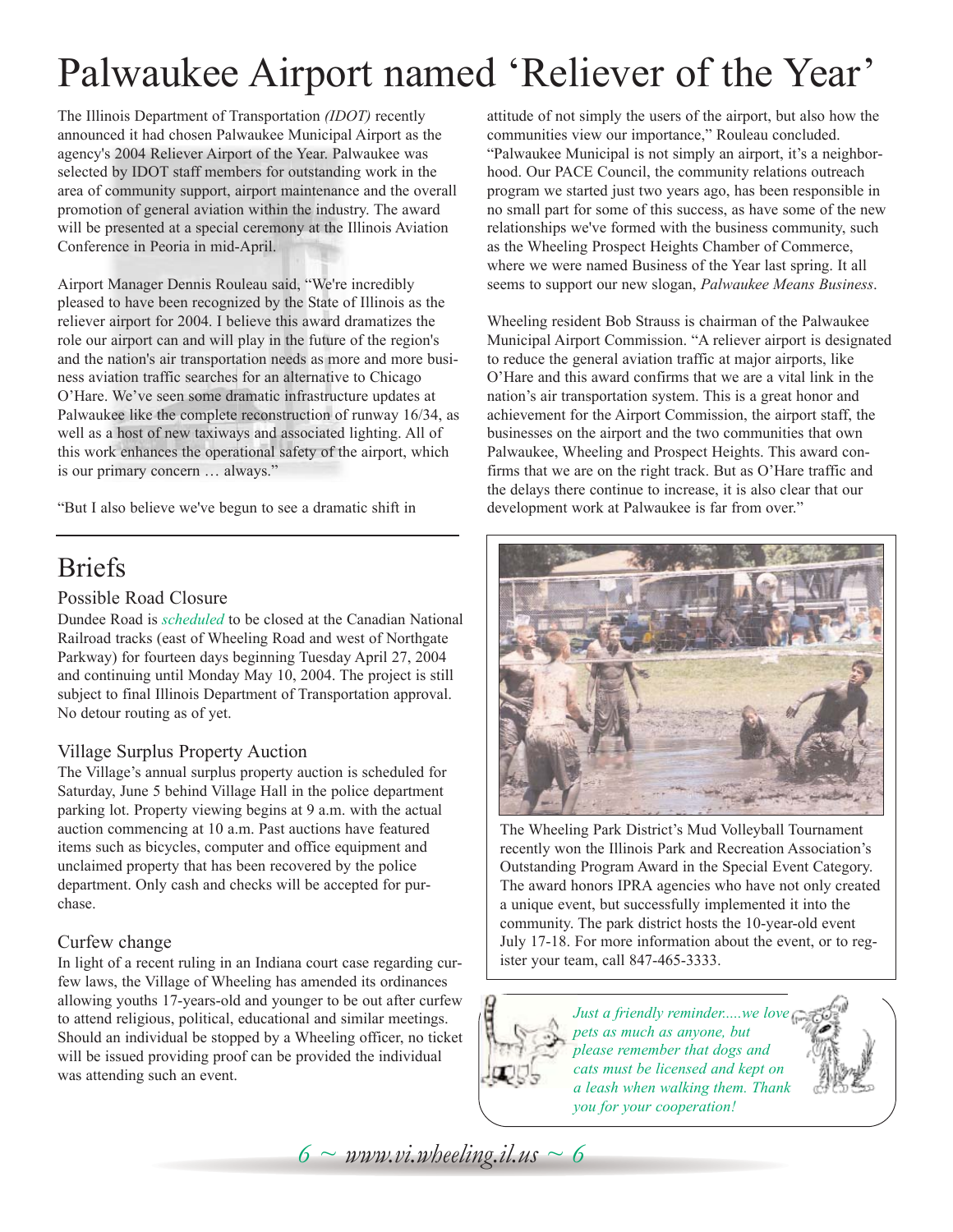The Village prohibits non-essential water use from noon to 6 p.m. starting May 15 and ending September 15. Non-essential water use is defined as any utilization of water from the Village's water system that is not necessary for the health, safety and welfare of the residents. Examples of non-essential water use include sprinkling/watering lawns, grass, trees, shrubs, brushes or types of vegetation, filling of swimming pools and the non-commercial washing of cars. Violators can be fined.

# *NewsYou Can Use*

| $\sum$ peak $T$                                                                                                                                                                                                                                                                                                                                  |                                                                                            |  |  |
|--------------------------------------------------------------------------------------------------------------------------------------------------------------------------------------------------------------------------------------------------------------------------------------------------------------------------------------------------|--------------------------------------------------------------------------------------------|--|--|
|                                                                                                                                                                                                                                                                                                                                                  |                                                                                            |  |  |
| This is your opportunity to com-<br>municate with Wheeling elected<br>officials and administrators.<br>Your advice, suggestions, ques-<br>tions and opinions are appreciat-<br>ed and will receive a response if<br>desired. Please complete this<br>form, detach and return to:<br>Village Manager<br>Village of Wheeling<br>255 W. Dundee Road |                                                                                            |  |  |
| Wheeling, IL 60090                                                                                                                                                                                                                                                                                                                               | (Inquiries and responses may be used for publication in future issues of 'Village Views.') |  |  |

#### ATTEND PUBLIC **MEETINGS**

Residents are invited to attend public meetings of Village Boards and Commissions. Most meet in the Village Hall Councilroom unless otherwise noted here.

## Regularly Scheduled Meetings

Village Board - Every Monday, 7:30 p.m.

#### Plan Commission - 2nd & 4th Thursdays

of the month, 7 p.m.

#### Board of Health -

4th Tuesday, every other month, 7 p.m.

#### Human Rights Commission -

1st Tuesday of the month, 7:15 p.m., south half of Village Hall lunchroom.

Senior Citizens Commission - 3rd Monday of the month, 10 a.m., south half of Village Hall lunchroom

#### Fire and Police Commission -

3rd Wednesday of the Month, 2 p.m., Fire Department Training Room

#### Palwaukee Airport Commission -

3rd Wednesday each month, Committee of the Whole, 7 p.m.; Regular meeting, 8 p.m., Airport Offices, 1020 S. Plant Road.

#### Economic Development Commission - 1st Tuesday of the month, 7:30 a.m., south half of Village Hall lunchroom

Special Events Commission -

2nd Wednesday each month, 7:30 p.m., south half of Village Hall lunchroom

Palwaukee Airport Community Engagement Council (PACE) - 1st Thursday of the month, 7 p.m., Airport Offices, 1020 S. Plant Road.

 $7 \sim$  www.vi.wheeling.il.us  $\sim$  7

The burning of landscape waste, construction waste, and garbage is not only bad for the environment, unhealthy to our residents and visitors, and can result in accidental fires; it is also illegal in our Village. The Village's Fire Prevention Code (Section 307.2.2) and the Village's Municipal Code (Section 5.32.030) both prohibit this type of activity. Outside fires that are contained in a barbeque grill or other container specifically designed as an outdoor fireplace are permitted. However, any burning of landscape waste, construction waste, and/or garbage in these types of appliances is strictly prohibited. Violators are subject to fines and court associated with enforcement. If you should have any questions, please contact the Wheeling Fire Prevention Bureau at (847) 459-2669.